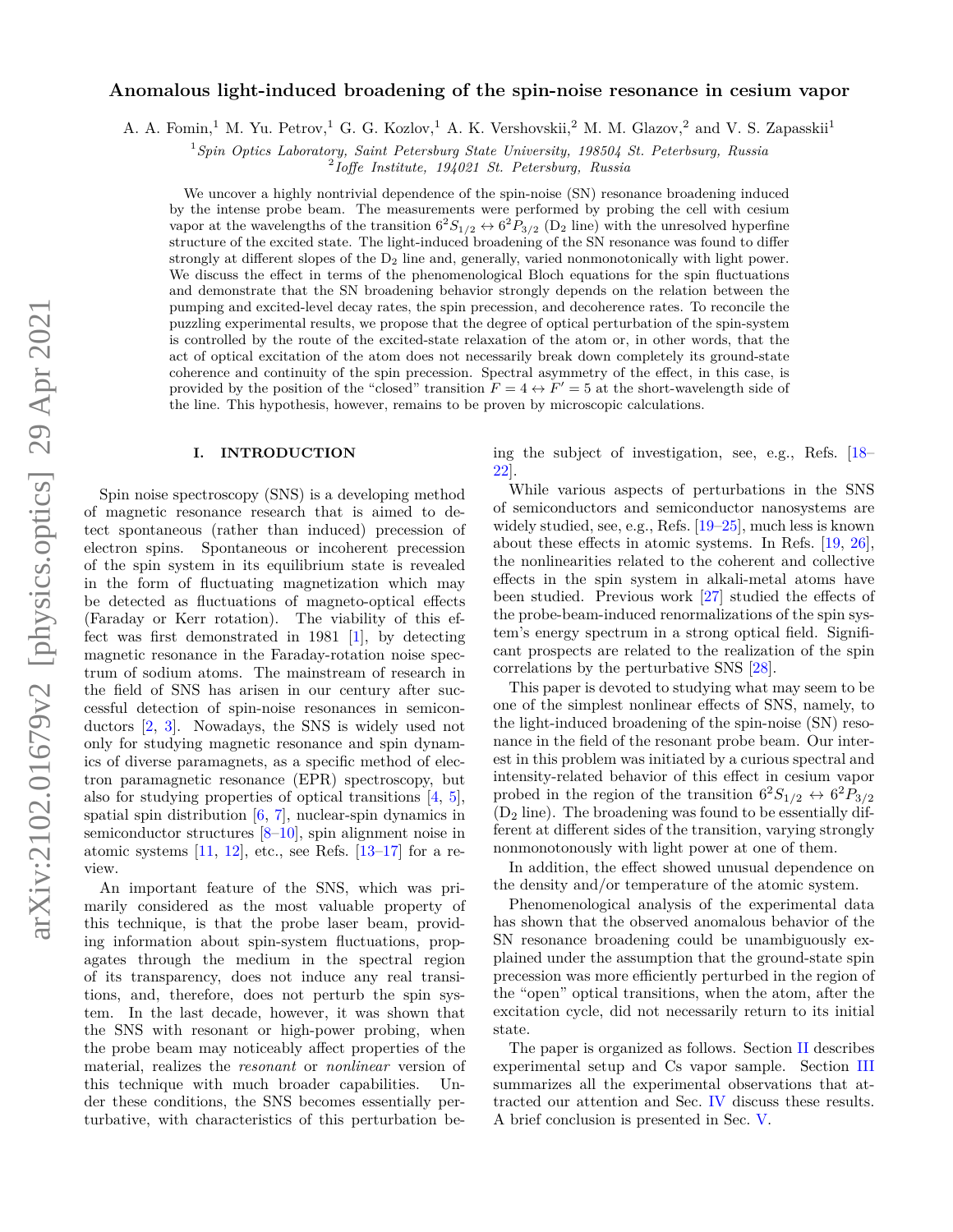<span id="page-1-1"></span>

Figure 1. The energy-level diagram of the  $D_2$  line of the cesium atom. The "closed" transitions are indicated in red.

### <span id="page-1-0"></span>**II. EXPERIMENTAL SETUP AND SAMPLE**

The measurements were performed at the wavelength of the  $D_2$  line of the cesium atom corresponding to the transitions  $6^2S_{1/2}$   $(F = 3, 4) \leftrightarrow 6^2P_{3/2}$   $(F' = 2, ..., 5)$ ,  $\lambda \approx 852.35$  nm. The relevant energy-level diagram of the cesium atom is presented in Fig. [1.](#page-1-1)

In our experiments, the Doppler width of the  $D_2$  line is comparable with the hyperfine (HF) splitting of the excited state, so that, in the absorption spectrum of this line, one can observe only two spectral components, corresponding to transitions from two HF components of the ground state (Fig. [1\)](#page-1-1)  $[29]$ . In accordance with the selection rules, the allowed transitions from the states  $F = 3$ and  $F = 4$  may occur to the excited states with the total spin  $F' = 2, 3, 4$  and  $F' = 3, 4, 5$ , respectively.

The SN spectra were detected in the conventional Voigt geometry with the probe beam tuned in resonance with the transition from the upper HF component of the ground state  $(F = 4)$ . We also confirmed that similar results were obtained when the lower HF component of the ground state with  $F = 3$  was probed. A schematic of the experimental setup is shown in Fig.  $2(a)$  $2(a)$ . As a light source, we used the ring-cavity tunable Ti:sapphire laser with Fabry-Perot-based frequency stabilization. This laser allowed us to scan the probe frequency with a step of 100 MHz and thus to study the wavelength dependence of the SN spectra with a spectral resolution substantially

<span id="page-1-2"></span>

Figure 2. (a) Schematic of the experimental setup. Here,  $\lambda/2$  and  $\lambda/4$  are the half- and quarter-wave plates, PBS is the polarizing beamsplitter, LP is the linear polarizer, PD1 and PD2 are the photodiodes. The frequency of the strong linearly polarized laser light was scanned in the vicinity of the transitions  $F = 4 \leftrightarrow F' = 3, 4, 5$  of the cesium  $D_2$  line. (b) A typical experimental SN spectrum of cesium under our experimental conditions. A slight tilt of the shot-noise power spectrum is related to the frequency response characteristic of the detection channel.

exceeding the Doppler width of the  $D_2$  line. Fluctuations of the polarization plane azimuth of the transmitted laser beam were detected with a balanced polarimetric detector and processed with a Fourier-transform spectrum analyzer, providing at the output the SN power spectrum of the system. The power of the laser beam,  $\approx 4$  mm in diameter, was varied from tens of *µ*W to several mW. To avoid the drift of the laser intensity it was stabilized to ≈0*.*03% by a liquid-crystal laser power controller (not shown in the figure). The cell with a small amount of metal cesium and 2 torr of buffer gas (Ne),  $\varnothing 20 \times 20$  mm in size, was placed into a heater that provided its temperature stabilization at the level of  $\pm 1$  °C. The magnetic field of around 1.6 mT, with homogeneity of  $\approx 1\%$ within the cell, was created by a pair of Helmholtz-type coils.

A typical SN spectrum of Cs atoms obtained under these experimental conditions is shown in Fig. [2\(](#page-1-2)b). The SN power, in most cases, exceeded the shot-noise level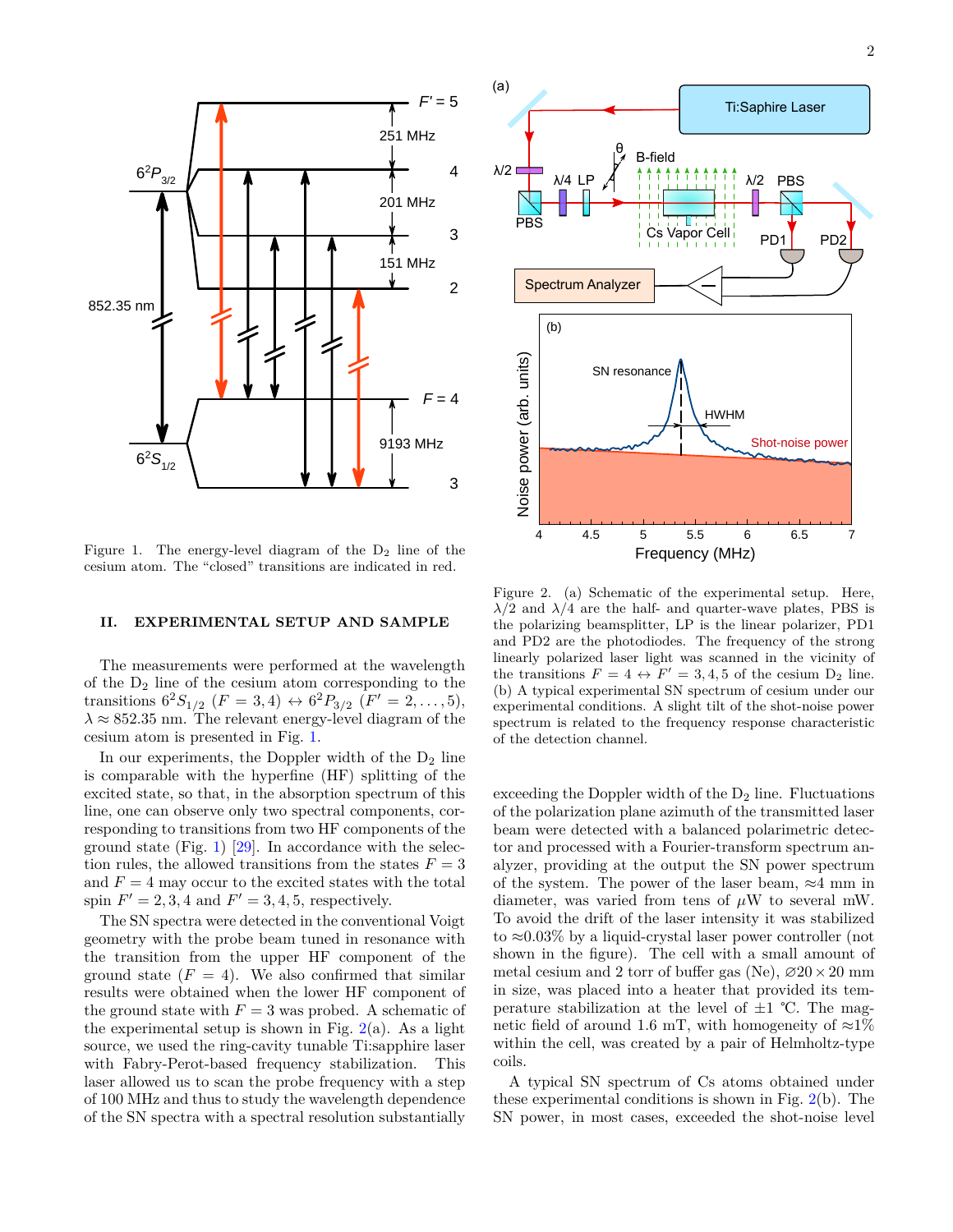<span id="page-2-2"></span>

Figure 3. Experimental dependence of the light-induced broadening of the SN resonance in cesium vapor. Here and in the following experimental figures, points show the data, and solid lines are guides for the eye. The spectrum of linear absorption of the  $D_2$  line is shown in the inset, with the vertical arrow indicating the spectral position of the probe light. The optical spectrum of the SN power, under conditions of linear probing, is shown in Fig.  $5(b)$  $5(b)$ .

by more than 10%. The lineshape was usually approximated by a Lorentzian (see Sec. [III C](#page-3-1) where the shape is discussed in more detail), with the half-width at halfmaximum (HWHM) taken for the measure of its width. We stress that, despite elevated probe power densities used in our experiments, the detected noise signal is indeed related to the precession of the Cs atoms spins: The SN power is peaked at the Larmor frequency, see Fig. [2\(](#page-1-2)b) and also Fig. [7,](#page-4-1) and we do not observe any critical behavior being a hallmark of any maser-like effect in our system.

Note that experimental conditions of the present investigation differ substantially from those of our previous work [\[27\]](#page-8-10), which was devoted to studying the lightinduced energy splitting of the cesium ground-state spin system. These two experimental works are indeed close methodologically but, in the previous study [\[27\]](#page-8-10), the measurements were performed at the long-wavelength slope of the line, where, despite even higher power densities of the probe beam, as will be shown below, the light-induced broadening is almost absent. It is also noteworthy that the effects of the SN resonance broadening described in this paper did not show any pronounced dependence on the azimuth of the light-beam polarization plane with respect to the magnetic field.

# <span id="page-2-0"></span>**III. EXPERIMENTAL OBSERVATIONS**

In this section, we report on the puzzling variation of the light-induced broadening of the SN resonance as a

<span id="page-2-3"></span>

Figure 4. Dependence of the SN resonance width on the probe beam intensity at different detunings of the probe light frequency from the center of the Doppler-broadened transition  $F = 4 \leftrightarrow F' = 3, 4, 5$  of cesium.

function of intensity (Sec. [III A\)](#page-2-1) and detuning (Sec. [III B\)](#page-3-2) of the probe laser beam and versus the cell temperature (Sec. [III D\)](#page-4-2). The shape of the SN resonance is discussed in Sec. [III C.](#page-3-1)

# <span id="page-2-1"></span>**A. Intensity-related variations of the SN resonance width**

The first experimental observation that attracted our attention to this issue was a nonmonotonous dependence of the SN resonance width on light intensity for the probe beam tuned to the long-wavelength slope of the transition  $F = 4 \leftrightarrow F' = 3, 4, 5$  (Fig. [3\)](#page-2-2). The SN resonance profile, in these experiments, was fit with a single Lorentzian, although, more accurately, as will be seen below, it should be considered as comprised of two components, with the width of one of them being intensity-independent. At low light-power densities, i.e., in the left part of the plot in Fig. [3,](#page-2-2) the SN linewidth increased monotonically, which seemed quite natural. Indeed, the increasing excitation rate strengthened the perturbation of the cesium spin-system, shortened the spin dephasing time in the ground state of the cesium atom, and, thus, broadened its spin-resonance peak. However, further nonmonotonic behavior of the SN resonance width looked paradoxical: at sufficiently high light-power densities (of around 20 mW/ $\text{cm}^2$ ), the width of the SN resonance became, to within the experimental error, equal to that of the unperturbed spinsystem observed either at lowest intensities of the resonant probe beam or at strongly nonresonant probing.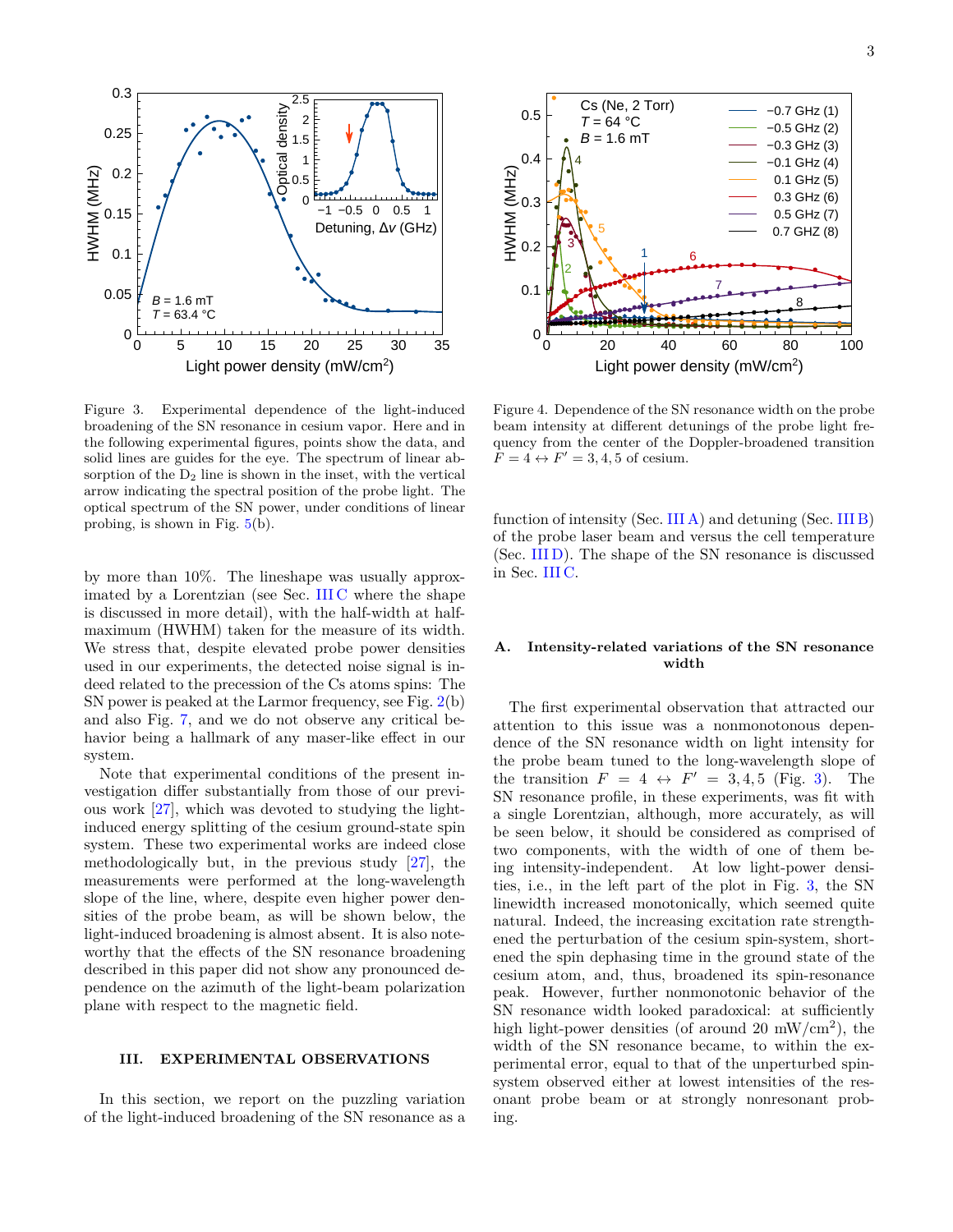<span id="page-3-0"></span>

Figure 5. (a) Spectral dependence of the SN resonance width of cesium vapor at different intensities of the probe beam. Arrows above the curves indicate positions of the excited-state HF components. A spectral point where the SN resonance width practically does not depend on the light intensity is indicated by the asterisk. Panel (b) shows, for comparison, the optical spectrum of the SN power of cesium atoms under conditions of weak (linear) probing (taken from our earlier publication [\[29\]](#page-8-12)). This spectrum shows that, in the linear regime, the optical spectrum of the SN does not reveal any hidden HF structure of the transition, see also inset in Fig. [3.](#page-2-2)

### <span id="page-3-2"></span>**B. Spectral characteristics of the effect**

To get additional information about this nonmonotonic, anomalous intensity dependence of the SN resonance width, we examined how this dependence varied with the wavelength of the probe light within the  $D_2$ linewidth. Results of these measurements are shown in Fig. [4.](#page-2-3) As seen from the figure, the effects of the lightinduced SN resonance broadening are strongly different at different sides of the  $D_2$  line. The effect of optical perturbations at the short-wavelength (positive detuning) side of the line appeared to be much weaker and practically monotonic with the light intensity, while the anomalous behavior was most pronounced at the longwavelength side of the resonance (negative detuning).

These dependences look even more spectacular as a function of the optical frequency (for fixed probe beam intensities). Figure [5](#page-3-0) shows, in the same scale along the abscissa axis, optical spectra of the SN resonance broadening at different light intensities (a) and optical spec-

<span id="page-3-3"></span>

Figure 6. Example of the same dependence as in Fig. [4,](#page-2-3) but obtained on the transition from the lower HF component of the ground state  $(F = 3)$ . The symbols represent the data measured at  $+0.2$  GHz (circles)  $-0.2$  GHz (squares) detunings. The solid lines are a guide to the eye. The sides of the transition with higher and lower sensitivity to optical perturbation of the ground-state spin-system are interchanged.

trum of the SN power of Cs vapor in the regime of linear probing reported in [\[29\]](#page-8-12) [Fig.  $5(b)$  $5(b)$ ]. The spectra of the SN resonance broadening, as seen from Fig.  $5(a)$  $5(a)$ , are clearly separated into two unequal parts, with the larger (longwavelength) part being (at low intensities) much more susceptible to optical perturbation. Curiously, due to essentially different behavior of the SN resonance broadening at different wings of the line, there exists a point (indicated by the asterisk in Fig. [5\)](#page-3-0), where the SN resonance width appears to be virtually independent of the probe beam intensity in a wide range of its variation.

It is important to note that the other HF component of the  $D_2$  line, corresponding to the transition from the lower sublevel  $(F = 3)$ , exhibits qualitatively the same behavior with inversion of the short- and long-wavelength sides of the absorption line, as shown in Fig. [6.](#page-3-3) In this case, the short-wavelength part is more susceptible to optical perturbation than the long-wavelength one.

## <span id="page-3-1"></span>**C. Shape of the SN resonance**

In all the measurements presented above, the SN resonance was approximated by a single Lorentzian. More accurate analysis has shown, however, that the profile of the SN resonance, practically in all cases, can be presented as a sum of two Lorentzians with different widths. A typical example of such a decomposition is shown in Fig. [7.](#page-4-1) We have found that the width of the narrow component of the SN resonance, within the experimental error, did not depend on the light intensity. Based on this fact, we ascribed this component to SN of the lower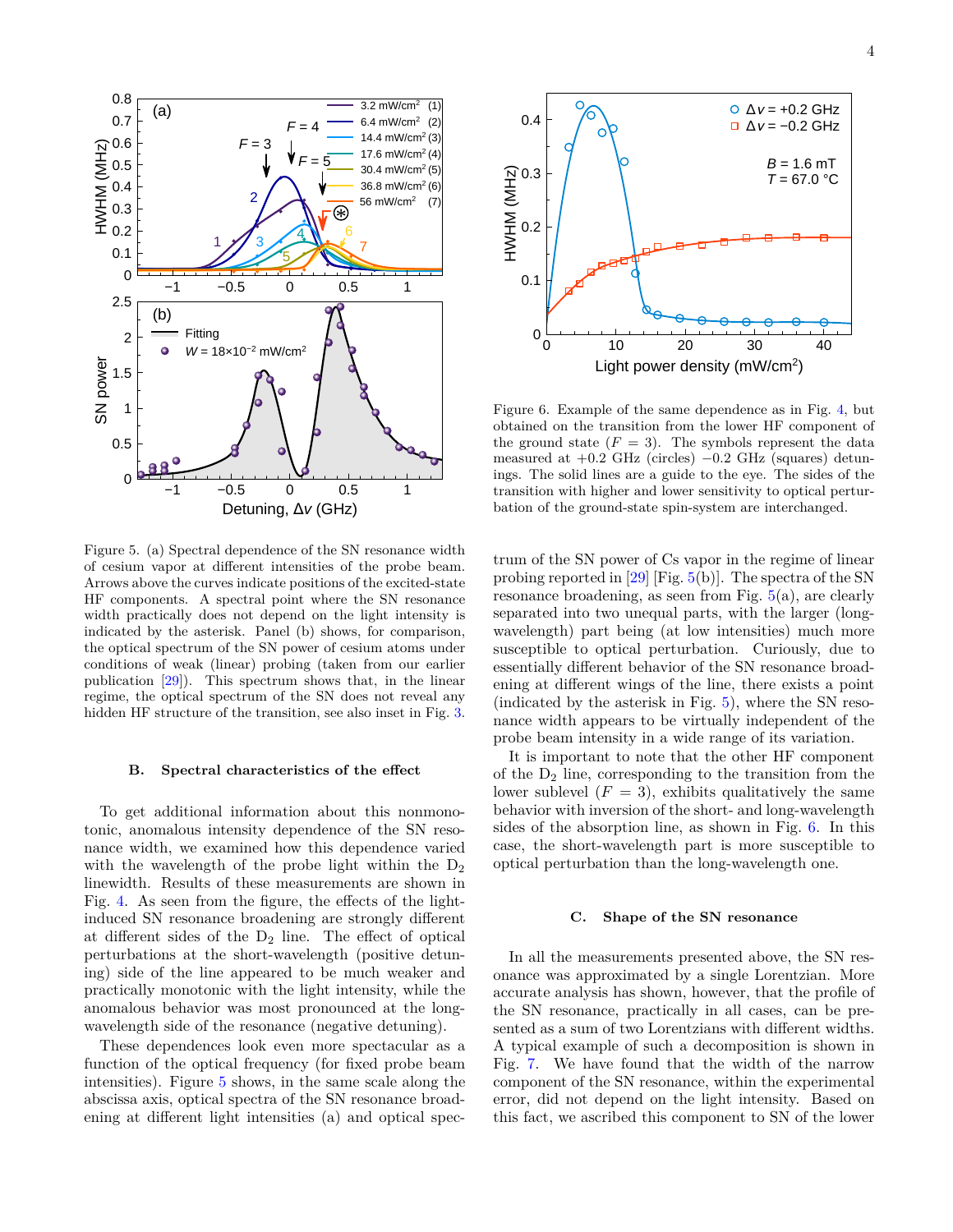<span id="page-4-1"></span>

Figure 7. A typical shape of the Faraday rotation noise (SN) spectrum of cesium vapor (red curve) and its decomposition into two Lorentzians: dashed and dash-dotted curves. The fitting sum is shown by the thin black line. Note that the contributions of the electronic and photon shot noise have been subtracted.

HF sublevel of the ground state  $(F = 3)$ . Large detuning from the resonant transition provides, in this case, weak perturbation of the fluctuating spins. This supposition was confirmed by the measurements of the SN spectra at frequencies detuned by  $\approx 9.2$  GHz above the transition from the component  $F = 3$ . The SN line, under these conditions, could be easily detected, and its width did not noticeably depend on the probe beam power.

In most cases, this contribution (from the lower HF sublevel of the ground state) did not affect essentially results of the measurements, and all the dependences presented above in Figs. [3–](#page-2-2)[5](#page-3-0) remained qualitatively the same for the "wide" component of the SN resonance related, as we believe, to SN of the resonantly probed state with  $F = 4.$ 

### <span id="page-4-2"></span>**D. Temperature variations of the effect**

Additional unexpected results were obtained from the measurements of temperature-related variations of the light-induced SN resonance broadening. Figure [8](#page-4-3) shows the light intensity dependence of the SN peak width at different temperatures of the cesium cell. For this figure, only the width of the "wide" component of the SN resonance was used. This made the dependence noisier but allowed us to separate the SN contribution of the  $F = 4$  state in a pure form and to make sure that admixture of spin fluctuations in the state  $F = 3$  does not qualitatively affect the observed characteristics of the SN resonance broadening.

Note that increasing the temperature mainly results in increased density of the Cs atoms in the cell, because changes in kinetic characteristics of atomic motion, in this temperature range, are evidently insignifi-

<span id="page-4-3"></span>

Figure 8. The width of the "wide" component of the SN resonance as a function of the probe light intensity at different temperatures:  $T = 71$  °C (triangles),  $T = 66.7$  °C (diamonds),  $T = 62.1$  °C (squares), and  $T = 52.8$  °C (circles). The solid lines are a guide to the eye.

cant. Meanwhile, as we see from the figure, the increasing temperature generally strengthens the light-induced broadening of the SN resonance. This behavior of the SN linewidth under such low densities of cesium atoms,  $(0.5 \dots 2) \cdot 10^{12}$  cm<sup>-3</sup>, also looks unusual and cannot be explained in a straightforward way.

# <span id="page-4-0"></span>**IV. DISCUSSION**

In this section, we discuss the key experimental results related to the probe-intensity variations of the SN resonance width and possible model interpretation of the observations.

# **A. Model considerations**

Let us consider the effect of the light-induced broadening of the SN resonance in a more rigorous way. Note that, in the low probe-power regime, when the probeinduced perturbation of the spin noise may be neglected, the SN resonance width is determined by spontaneous relaxation processes in the system and, what is more important in our experimental conditions, by inhomogeneity of the applied magnetic field in the vapor cell [\[11,](#page-8-1) [27,](#page-8-10) [29\]](#page-8-12). The perturbations induced by the probe beam can be roughly separated into two classes: (i) the effects related to the renormalization of the energies of the spin states (mainly caused by the virtual transitions between the ground and excited spin multiplets and important for the detuned from the optical transition probe) and (ii) the effects of real transitions of the atom between the ground and excited states (which are particularly prominent for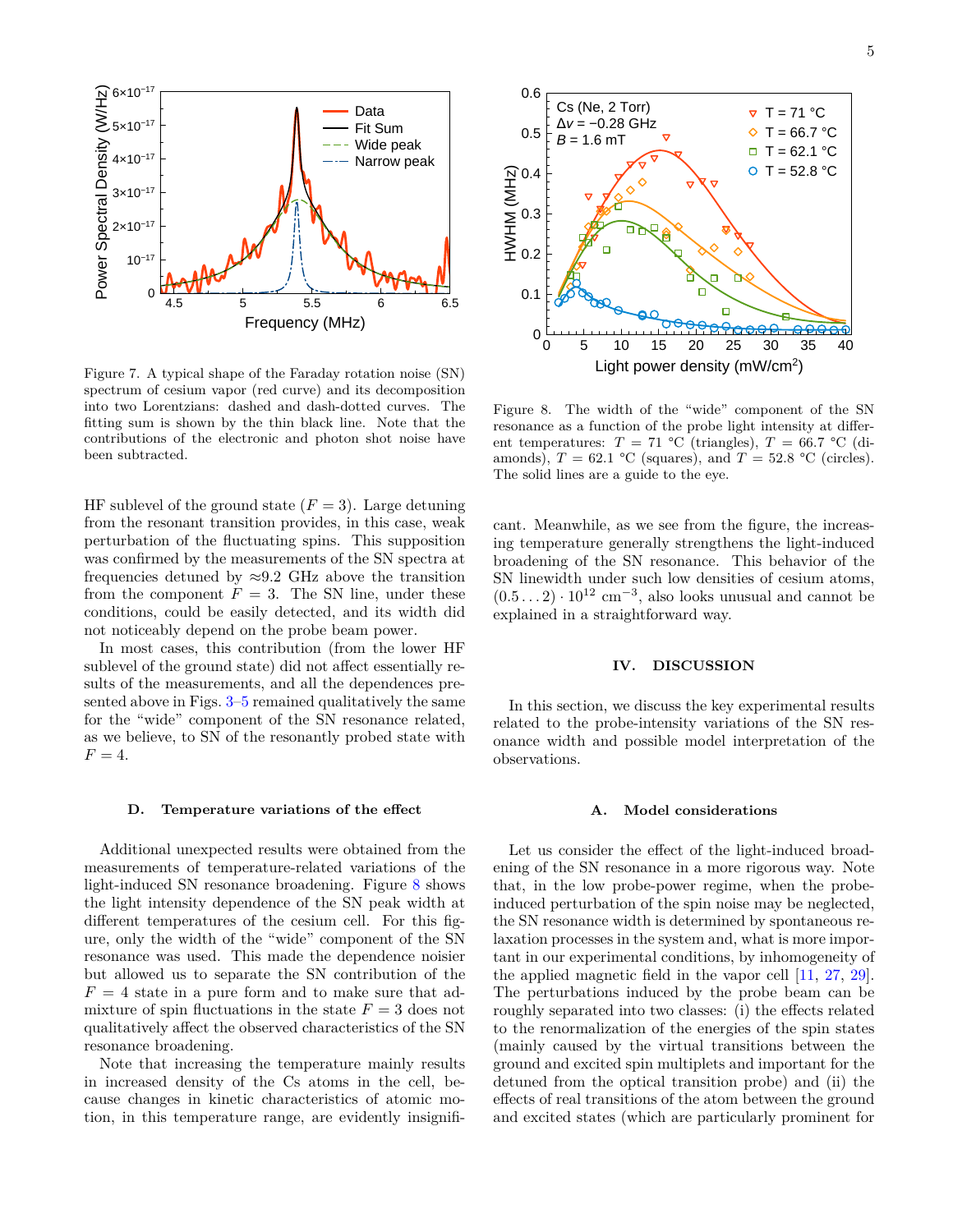the resonant probing). Generally, both effects coexist and should be taken into account simultaneously, but, for the sake of qualitative discussion, we address them separately.

The effects of the renormalization of the spin states in the presence of the intense probe beam have been analyzed in our previous papers [\[23,](#page-8-13) [27\]](#page-8-10). As shown in Ref. [\[27\]](#page-8-10), linearly polarized probe results in the lightinduced splittings of the ground HF state  $F = 3$  and  $F = 4$ . The magnitudes of the splittings depend on the probe intensity and orientation of the probe polarization plane with respect to the magnetic field. Additionally, if the probe beam is elliptically polarized, it produces the effective magnetic field controlled by the probe ellipticity [\[23,](#page-8-13) [30,](#page-8-14) [31\]](#page-8-15). Taking into account that the intensity of the probe beam can be inhomogeneous inside the cell (e.g., due to the Gaussian beam profile or due to absorption processes), the probe-induced energy renormalizations may result in an effective inhomogeneous broadening of the SN spectrum similar to the effect of the inhomogeneous magnetic field. While this kind of effects cannot be fully ruled out, we can note that, as was confirmed by our special measurements, the overall shifts of the SN peak induced by the probe were, in our experiments, smaller than the variation of the SN linewidth.

Also, and importantly, these renormalizations can hardly explain the nonmonotonic dependence of the SN linewidth as a function of the probe beam intensity.

Thus, it seems natural to relate the observed behavior of the SN resonance with the real transitions between the ground and excited states of the Cs atom induced by the intense probe beam. The role of the real transitions between the spin states can be illustrated in the framework of the simple phenomenological model that considers dynamics of the spin fluctuations in the ground,  $\delta F_q$ , and excited,  $\delta F_e$ , multiplets and the coupling between the multiplets via probe-induced optical transitions. We present the Bloch equations for the fluctuations in the form

<span id="page-5-2"></span>
$$
\delta \dot{F}_g + \delta F_g \times \Omega_g + \left( G + \frac{1}{\tau_{s,g}} \right) \delta F_g - R \delta F_e = \xi_g, \text{ (1a)}
$$

$$
\delta \dot{F}_e + \delta F_e \times \Omega_e + \left( R + \frac{1}{\tau_{s,e}} \right) \delta F_e - G \delta F_g = \xi_e. \tag{1b}
$$

Here, the dot on top denotes the time-derivative,  $\Omega_a$ and  $\Omega_e$  are the spin precession frequencies in the ground and excited multiplets (these frequencies can, generally, include the contributions from the renormalization of the energy spectra),  $\tau_{s,g}$  and  $\tau_{s,e}$  are the spin-relaxation times unrelated to the optical processes,<sup>[1](#page-5-0)</sup>  $G$  and  $R$  are

<span id="page-5-3"></span>

Figure 9. SNS linewidth (main panel) and peak position (inset) calculated after Eq. [\(3\)](#page-6-0) as a function of the saturation parameter  $G_{\tau_0}$ . The parameters of the calculations are  $\Omega_g \tau_0 = 10$ ,  $\omega_e \tau_0 = 5$ ,  $\tau_0 / \tau_{s,g} = 0.1$ , and  $\tau_0 / \tau_{s,e} = 0.2$ .

the optical excitation (pumping) and excited-state decay rates, respectively, and  $\xi_{g,e}$  are the random Langevin forces introduced in the theory of fluctuations [\[16,](#page-8-17) [33,](#page-8-18) [34\]](#page-8-19). In our simplest model, we assume that the spins of the ground and excited multiplets are the same  $(F_g = F_e)$ and optical processes are spin-conserving, with *G* and *R* being scalars,<sup>[2](#page-5-1)</sup> and set  $R = G+1/\tau_0$ , where  $\tau_0$  is the spontaneous transition time. At a relatively weak probe intensity *I*, the optical pumping rate  $G \sim \frac{1}{2}T_2/(1+\Delta^2 T_2^2) \propto$ *I*, where  $\varpi_R$  is the Rabi frequency,  $\Delta$  is the detuning between the probe beam frequency and the resonance frequency and  $T_2$  is the optical coherence time. With the increase in *I*, the *G* and *R* saturate. Equations similar to the set [\(1\)](#page-5-2) have been used previously to describe the spin fluctuations in semiconductor quantum wells and quantum dots  $[16, 20-22, 36]$  $[16, 20-22, 36]$  $[16, 20-22, 36]$  $[16, 20-22, 36]$  $[16, 20-22, 36]$ , color centers  $[37]$  and also the spin fluctuations and dynamics under electron hopping between the localization sites [\[38](#page-8-23)[–40\]](#page-8-24). Note that the parameters in Eqs. [\(1\)](#page-5-2) should be considered as effective phenomenological parameters which depend, in particular, on the particular optical transition we study.

The complex eigenfrequencies  $\omega_i = \omega'_i + i\omega''_i$  of the equation set [\(1\)](#page-5-2) (at  $\xi_{g,e} \equiv 0$ ) describe the positions of the peaks,  $\omega'_i$ , and their widths,  $-\omega''_i$ , in the SN spectrum. For the spin fluctuations transversal to the direction of the magnetic field, they can be found from the solution of the equation det  $K = 0$ , where the matrix K describing

<span id="page-5-0"></span><sup>&</sup>lt;sup>1</sup> The spin relaxation can be caused by interatomic collisions  $[32]$ or scattering on the cell walls. The times  $\tau_{s,g}$  and  $\tau_{s,e}$  can phenomenologically include the contribution from the magnetic-field inhomogeneity, and, in the case of the excited state, the contributions to the transitions to another ground-state HF multiplet.

<span id="page-5-1"></span><sup>2</sup> The effects of spin relaxation and pumping in the course of optical transitions are disregarded, see, e.g., [\[35,](#page-8-25) [36\]](#page-8-21) for details of these processes.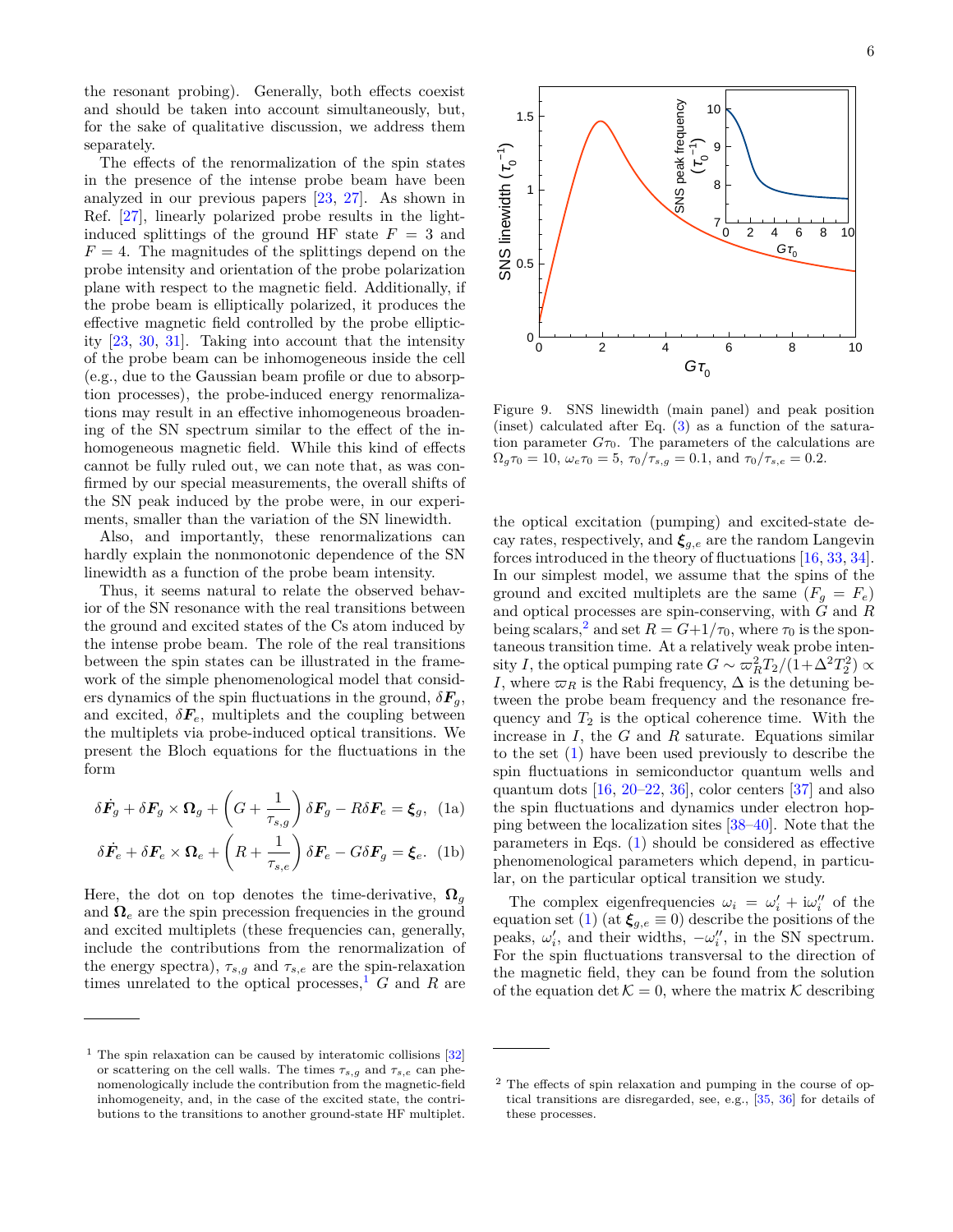kinetics of the system reads

$$
\mathcal{K} = \begin{pmatrix} -\mathrm{i}\omega + \mathrm{i}\Omega_g + G + \tau_{s,g}^{-1} & -R \\ -G & -\mathrm{i}\omega + \mathrm{i}\Omega_e + R + \tau_{s,e}^{-1} \end{pmatrix} . \tag{2}
$$

Such a form of  $K$  immediately follows from the two coupled equations for the  $\delta F_g^+ = \delta F_{g,z} + i \delta F_{g,y}$  and  $\delta F_e^+ = \delta F_{e,z} + i \delta F_{e,y}$ , where we assumed that the magnetic field is applied along the *x* axis, i.e.,  $\Omega_e \parallel \Omega_g \parallel x$ . It follows then that

$$
\omega_{\pm} = \frac{\Omega_g + \Omega_e - i(\tau_{s,g}^{-1} + \tau_{s,e}^{-1})}{2} - \frac{i}{2\tau_0} - iG
$$
  

$$
\pm i\frac{1}{2}\sqrt{\left[\frac{1}{\tau_0} + \frac{1}{\tau_{s,e}} - \frac{1}{\tau_{s,g}} + i(\Omega_e - \Omega_g)\right]^2 + 4G\left(G + \frac{1}{\tau_0}\right)}.
$$
(3)

Let us analyze in detail the frequency  $\omega_+$  which corresponds, at  $G = 0$ , to the ground-state spin fluctuations. The dependence of the imaginary part of the frequency (i.e., the SN peak width) on *G* for an arbitrary set of parameters is plotted in Fig. [9.](#page-5-3) The inset shows the real part of the frequency (i.e., SN peak position) as a function of the pumping rate *G*. At a weak probe,  $G\tau_0 \ll 1$ ,

$$
\omega_{+} \approx \Omega_{g} - \frac{\mathrm{i}}{\tau_{s,g}}
$$

$$
- \mathrm{i}G \left( 1 - \frac{1}{1 + \tau_{0}/\tau_{s,e} - \tau_{0}/\tau_{s,g} + \mathrm{i}\tau_{0}(\Omega_{e} - \Omega_{g})} \right), \quad (4a)
$$

and both the spin precession frequency and the linewidth acquire linear in *G* contributions resulting from the admixture of the excited-state dynamics. Depending on the relation between the system parameters, the SN resonance can be broader or narrower than at  $G = 0$ . For the particular set chosen for Fig. [9,](#page-5-3) the  $|\Omega_e - \Omega_a|\tau_0 \gg 1$ , and the SN resonance broadens  $\propto G$ . At the strong probe  $(G\tau_0 \gg 1)$ , the dynamics of the fluctuations in the excited and ground state effectively averages, and

$$
\omega_{+} \approx \frac{\Omega_{g} + \Omega_{e}}{2} - \frac{i}{2\tau_{s,g}} - \frac{i}{2\tau_{s,e}}.\tag{4b}
$$

Thus, for sufficiently long  $\tau_{s,e}$  the SN resonance width can decrease for sufficiently large pumping rates and, eventually, become comparable (or even smaller) than the SN linewidth measured at a weak probe.

This feature can be explained as follows. At sufficiently high values of the probe beam intensity, the processes of stimulated emission begin to prevail over the processes of spontaneous relaxation. As a result, the polarization properties of the photons absorbed and emitted by the atom become identical, and the atom returns to its initial state at the end of the optical excitation cycle. This effect is similar to the averaging of the spin precession frequencies due to the exchange interaction [\[41,](#page-8-26) [42\]](#page-8-27) or hopping [\[38,](#page-8-23) [39\]](#page-8-28).

While the model consideration presented above allowed us, at least for a particular choice of the parameters, to obtain the dependence of the SN resonance width similar to that observed experimentally, the quantitative description of the data, including strongly pronounced spectral asymmetry of the effect across the optical transition, leave beyond the scope of the suggested simplified model. Still, the general pattern of the spectral and temperature behavior of the effect allows us to make certain assumptions about basic reasons underlying the observed anomalies.

### **B. Hypothetical assumption**

<span id="page-6-0"></span>Experimental results of this work clearly show that spectra of optical perturbation of a spin system (as is often the case in nonlinear optics) may provide information about light-matter interactions hidden in linear optical spectra of the medium. As seen from Fig. [4,](#page-2-3) the optical transition  $F = 4 \leftrightarrow F' = 3, 4, 5$ , revealed in the linear SNS as a single homogeneously broadened spectral line [\[29\]](#page-8-12), under conditions of strong optical perturbation breaks down to two spectral regions with qualitatively different characteristics and a fairly sharp boundary between them. As seen from this figure, the short-wavelength region of the transition, characterized by the lower sensitivity of the SN resonance width to optical perturbation, occupies a smaller part of the line. We recall that the spectrum of the SN resonance broadening at the other HF component of the  $D_2$ line  $(F = 3 \leftrightarrow F' = 2, 3, 4)$  exhibits similar behavior with inverted short- and long-wavelength regions, Fig. [6.](#page-3-3) This fact offers a clue to understanding such a structure of the SN perturbation spectrum. Referring to the energy diagram of the Cs atom, Fig. [1,](#page-1-1) we can see that the short- and long-wavelength regions of the transitions from sublevels  $F = 4$  and  $\overline{F} = 3$   $(F = 4 \leftrightarrow F' = 5$  and  $F = 3 \leftrightarrow F' = 2$ , respectively) correspond to the socalled "closed" transitions, when the excited atom can be radiatively deactivated only by returning back to the same state. When excited into other HF components of the upper state, the atom acquires the route of radiative relaxation to the other HF sublevel of the ground state. This process, which is known to be the reason for HF pumping [\[43\]](#page-8-29), plays a crucial role, as we believe, in the effect of the light-induced SN resonance broadening.

To ascribe to "open" transitions a higher sensitivity to optical perturbation of the ground-state spin-system, we have to accept that the process of optical excitation of the atom perturbs its ground-state spin system to a lesser degree when the atom returns back to its initial state. In other words, we have to accept that there exists a certain probability that the act of optical excitation does not change phase relations of the ground-state wave function of the atom. In the frame of the model presented above, it means, that, for the "closed" transitions, the  $\tau_0$  and  $\tau_{s,e}$  are significantly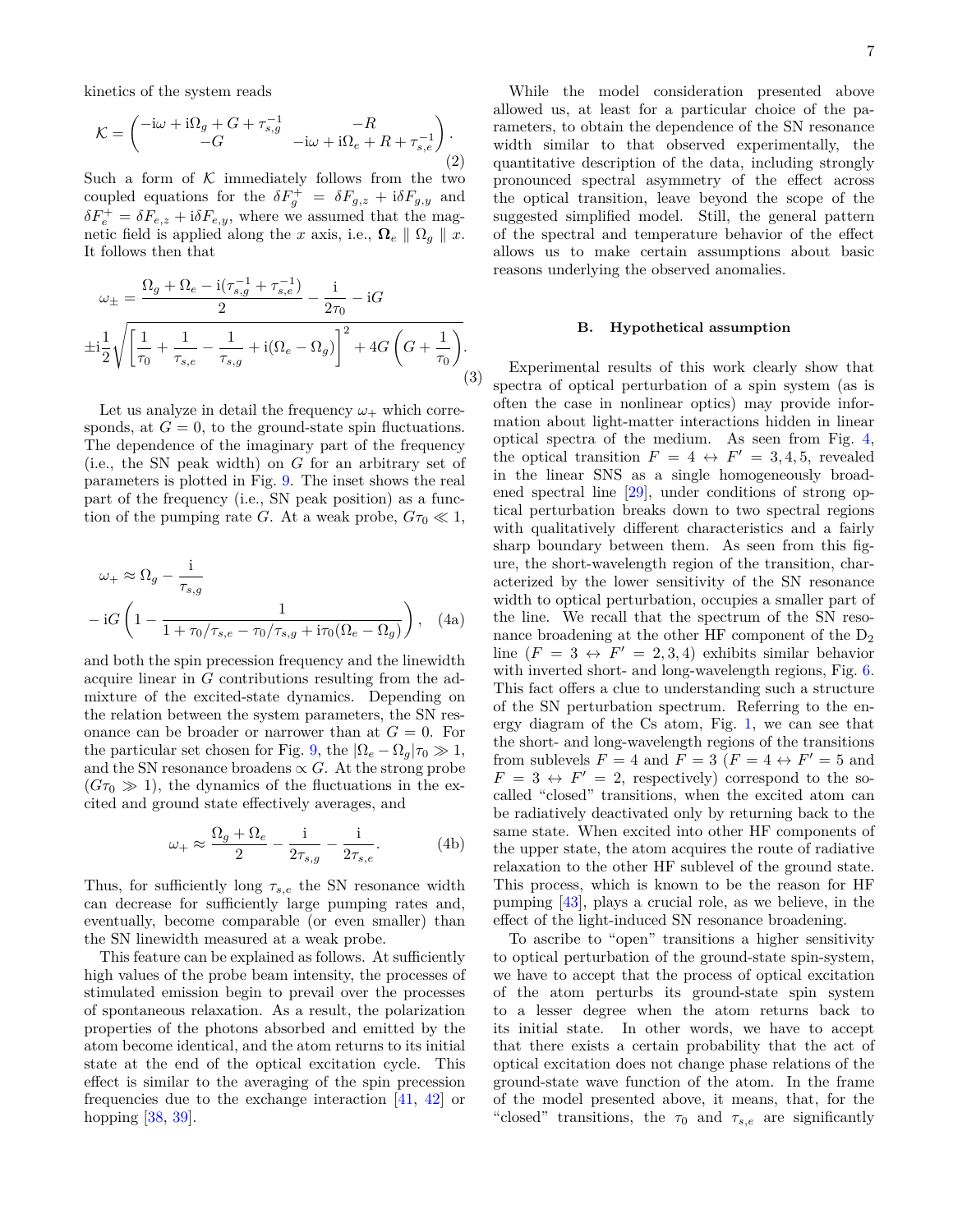shorter than those of the "open" transitions, which makes the ground-state spin fluctuation dynamics much less sensitive to the excited-state dynamics for the case of the "closed" transitions. In this case, the escape from the excited optical transition (possible for the "open" transitions) will inevitably break the ground-state precession phase and will broaden the SN resonance. This is a strong assumption, and we did not manage to justify it theoretically, but our experimental results provide convincing evidence in favor of this hypothesis.

The nonmonotonic behavior of the SN resonance broadening, as has been shown above, can be interpreted qualitatively with allowance for light-power-dependent dynamic characteristics of the excited state. Still, for a more accurate description of this dependence, we also have to take into account the effects of HF pumping and hole-burning (disregarded in the model above) that become essential at the elevated light-power densities used in our study. It is noteworthy that these two latter effects of bleaching of the cesium cell affect differently on the SN resonance broadening. With increasing the spectral hole depth, the number of resonance atoms decreases, the SN signal decreases also, but the main contribution to the SN signal is made by nonresonant and, therefore, unperturbed atoms, and the SN resonance is getting narrower. The HF pumping only decreases the SN signal amplitude.

A specific feature of the temperature dependence of the effect, as shown in Fig. [8,](#page-4-3) is the growth of the lightinduced contribution to the SN resonance width with a temperature, i.e., with the density of cesium atoms. Since the laser field acting upon the atoms does not increase with increasing temperature, this behavior cannot be explained without taking into account interatomic interactions which may change either dynamic parameters of the excited state of cesium or the effective optical field due to the effects of radiation trapping. A complicated phenomenology of the discovered anomalies will also necessarily require taking into account a great variety of the effects of nonlinear magneto-optics in atoms [\[43,](#page-8-29) [44\]](#page-8-30). We plan to investigate these effects in more detail elsewhere.

# <span id="page-7-8"></span>**V. CONCLUSION**

In this paper, we applied the method of nonlinear SNS for studying the sensitivity of the ground-state spinsystem of cesium atoms to resonant optical perturbations. We have discovered and studied anomalous behavior of the SN resonance broadening of cesium under the condition of resonant probing and advanced a hypothesis about the effect of the excited-state relaxation route upon the efficiency of the spin-system optical perturbation. We have found, in particular, that optical perturbation of the spin-system through "closed" transitions proves to be less perturbative for the ground-state spinsystem. We show also that the effects of the light-induced SN resonance broadening may be sensitive to the hidden HF structure of the excited state of the atom, as well as to interatomic interactions in the atomic medium. These findings, including narrowing of the magnetic resonance line under conditions of strong resonant probing, may be of interest both for atomic physics and for applications in magnetometry and metrology.

### **ACKNOWLEDGMENTS**

This work was supported by the RFBR Grant No. 19-52-12054 which is highly appreciated. The authors acknowledge Saint-Petersburg State University for a research grant 73031758. M.M.G. acknowledges partial support of theoretical research by the RFBR Grant No. 19-52-12038.

- <span id="page-7-0"></span>[1] E. B. Aleksandrov and V. S. Zapasskii, Magnetic resonance in the Faraday-rotation noise spectrum, Sov. Phys. JETP **54**, 64 (1981).
- <span id="page-7-1"></span>[2] M. Oestreich, M. Römer, R. J. Haug, and D. Hägele, Spin noise spectroscopy in GaAs, [Phys. Rev. Lett.](https://doi.org/10.1103/PhysRevLett.95.216603) **95**, 216603 [\(2005\).](https://doi.org/10.1103/PhysRevLett.95.216603)
- <span id="page-7-2"></span>[3] S. A. Crooker, L. Cheng, and D. L. Smith, Spin noise of conduction electrons in *n*-type bulk GaAs, [Phys. Rev. B](https://doi.org/10.1103/PhysRevB.79.035208) **79**[, 035208 \(2009\).](https://doi.org/10.1103/PhysRevB.79.035208)
- <span id="page-7-3"></span>[4] V. S. Zapasskii, A. Greilich, S. A. Crooker, Y. Li, G. G. Kozlov, D. R. Yakovlev, D. Reuter, A. D. Wieck, and M. Bayer, Optical spectroscopy of spin noise, [Phys. Rev.](https://doi.org/10.1103/PhysRevLett.110.176601) Lett. **110**[, 176601 \(2013\).](https://doi.org/10.1103/PhysRevLett.110.176601)
- <span id="page-7-4"></span>[5] L. Yang, P. Glasenapp, A. Greilich, D. Reuter, A. D. Wieck, D. R. Yakovlev, M. Bayer, and S. A. Crooker, Two-colour spin noise spectroscopy and fluctuation correlations reveal homogeneous linewidths within quantumdot ensembles, [Nat. Commun.](https://doi.org/10.1038/ncomms5949) **5**, 4949 (2014).
- <span id="page-7-5"></span>[6] M. Römer, J. Hübner, and M. Oestreich, Spatially resolved doping concentration measurement in semiconductors via spin noise spectroscopy, [Appl. Phys. Lett.](https://doi.org/10.1063/1.3098074) **94**, [112105 \(2009\).](https://doi.org/10.1063/1.3098074)
- <span id="page-7-6"></span>[7] G. M. Müller, M. Römer, J. Hübner, and M. Oestreich, Gigahertz spin noise spectroscopy in *n*-doped bulk GaAs, Phys. Rev. B **81**[, 121202\(R\) \(2010\).](https://doi.org/10.1103/PhysRevB.81.121202)
- <span id="page-7-7"></span>[8] I. I. Ryzhov, S. V. Poltavtsev, K. V. Kavokin, M. M. Glazov, G. G. Kozlov, M. Vladimirova, D. Scalbert, S. Cronenberger, A. V. Kavokin, A. Lemaître, J. Bloch, and V. S. Zapasskii, Measurements of nuclear spin dynamics by spin-noise spectroscopy, [Appl. Phys. Lett.](https://doi.org/10.1063/1.4922771) **106**, [242405 \(2015\).](https://doi.org/10.1063/1.4922771)
- [9] M. Vladimirova, S. Cronenberger, D. Scalbert, M. Kotur, R. I. Dzhioev, I. I. Ryzhov, G. G. Kozlov, V. S. Zapasskii, A. Lemaître, and K. V. Kavokin, Nuclear spin relaxation in *n*-GaAs: From insulating to metallic regime, [Phys.](https://doi.org/10.1103/PhysRevB.95.125312) Rev. B **95**[, 125312 \(2017\).](https://doi.org/10.1103/PhysRevB.95.125312)